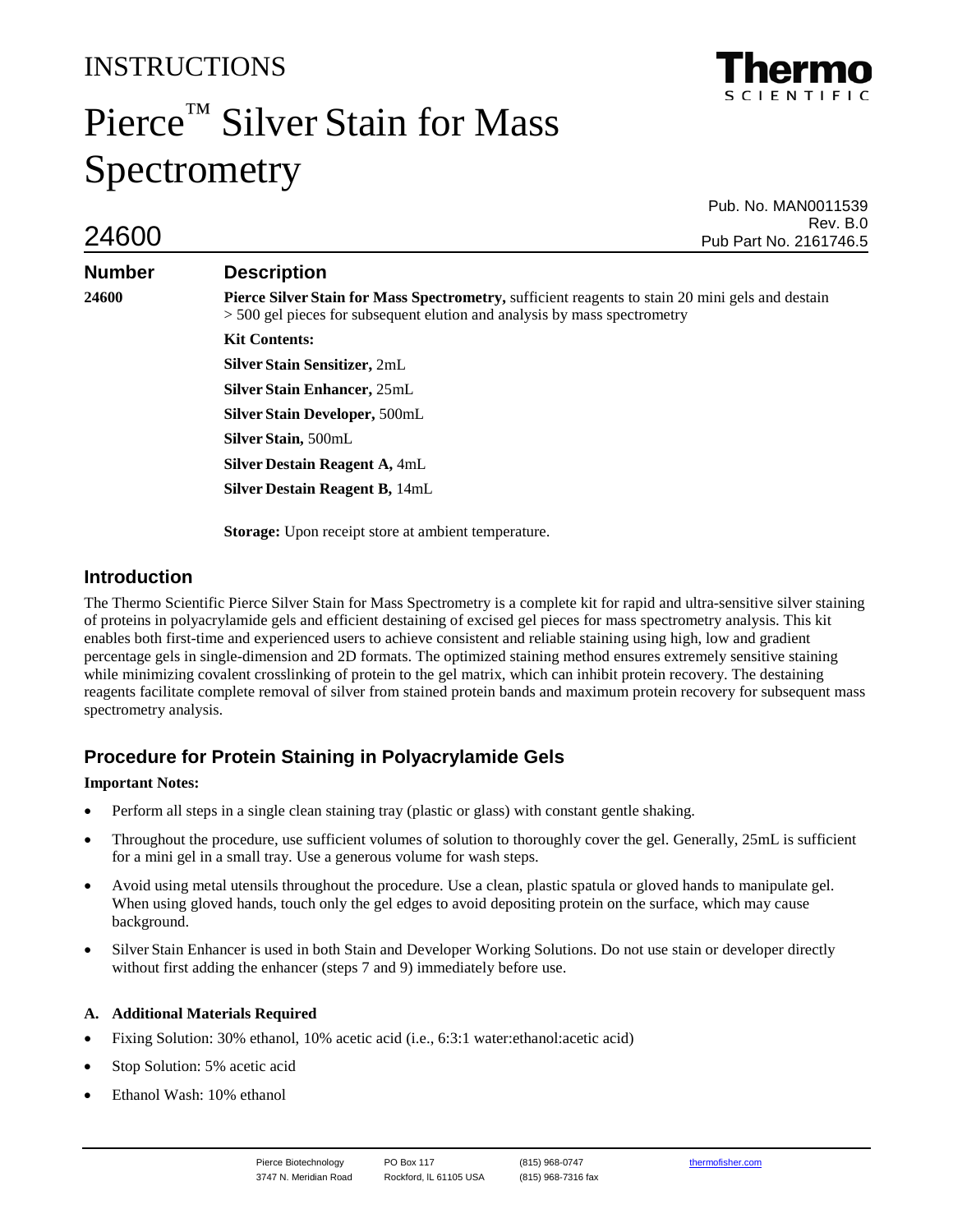

#### **B. Procedure**

- 1. Wash gel in ultrapure water for 5 minutes. Replace the water and wash for another 5 minutes.
- 2. Decant water and add Fixing Solution to the gel. Incubate for 15 minutes at room temperature. Replace solution and fix for another 15 minutes. Gel may remain in fixing solution overnight without affecting stain performance.
- 3. Wash gel with the Ethanol Wash for 5 minutes. Replace solution and wash for another 5 minutes.
- 4. Wash gel in ultrapure water for 5 minutes. Replace water and wash for another 5 minutes.
- 5. Just before use, prepare sensitizer working solution by mixing 1 part Silver Stain Sensitizer with 500 parts ultrapure water (e.g., mix 50 $\mu$ L Sensitizer with 25mL water).
- 6. Incubate gel in sensitizer working solution for exactly 1 minute, then wash with two changes of ultrapure water for 1 minute each.
- 7. Mix 1 part Silver Stain Enhancer with 100 parts Silver Stain (e.g., mix 0.25mL of enhancer with 25mL stain) and immediately add it to the gel. Incubate gel for 5 minutes.
- 8. Prepare developer working solution by mixing 1 part Silver Stain Enhancer with 100 parts Silver Stain Developer (e.g., mix 0.25mL of enhancer with 25mL developer).
- 9. Quickly wash gel with two changes of ultrapure water for 20 seconds each.
- 10. Immediately add developer working solution and incubate until protein bands appear (2-3 minutes).

**Note:** Protein bands begin to appear within 30 seconds and continue to develop. Protein detection vs. background is optimal from 2 to 3 minutes. After 3 minutes, lane background signal may increase to undesirable levels.

- 11. When the desired band intensity is reached, replace developer working solution with Stop Solution. Wash gel briefly, then replace acetic acid and incubate for 10 minutes.
- 12. Immediately proceed to excising and destaining the gel pieces procedure.

# **Procedure for Excising and Destaining Polyacrylamide Gel Pieces**

#### **A. Additional Materials Required**

- Wash Solution: 25mM ammonium bicarbonate, 50% acetonitrile. Store at 4°C.
- Light box
- Scalpel or spot picker

#### **B. Procedure**

- 1. Wash gel in ultrapure water for 10 minutes. Replace water and wash for another 10 minutes.
- 2. While using a light box to illuminate the gel, excise protein band with a clean scalpel or spot picker.
- 3. From a blank region of the gel, excise another gel piece of the same size to use as a control sample.
- 4. Place gel pieces in clean 0.5mL microcentrifuge tubes.
- 5. Prepare destain solution by combining 74µL of Silver Destain Reagent A, 245µL of Silver Destain Reagent B and 4mL of ultrapure water, which is sufficient to treat 10 gel pieces. Use this solution within the same day; do not store for prolonged periods.
- 6. Add 0.2mL of the destain solution to the gel pieces, mix gently and incubate at room temperature for 15 minutes.
- 7. Remove the destain solution. Incubate gel pieces in 0.2mL of additional destain solution for 15 minutes.
- 8. Remove the destain solution and wash gel pieces three times for 10 minutes each with 0.2mL of Wash Solution.
- 9. Proceed with in-gel trypsin digestion or other protein elution steps in preparation for the desired mass spectrometry method (see Additional Information and Related Thermo Scientific Products sections). Alternatively, store the gel pieces overnight at -20°C. Do not exceed overnight storage.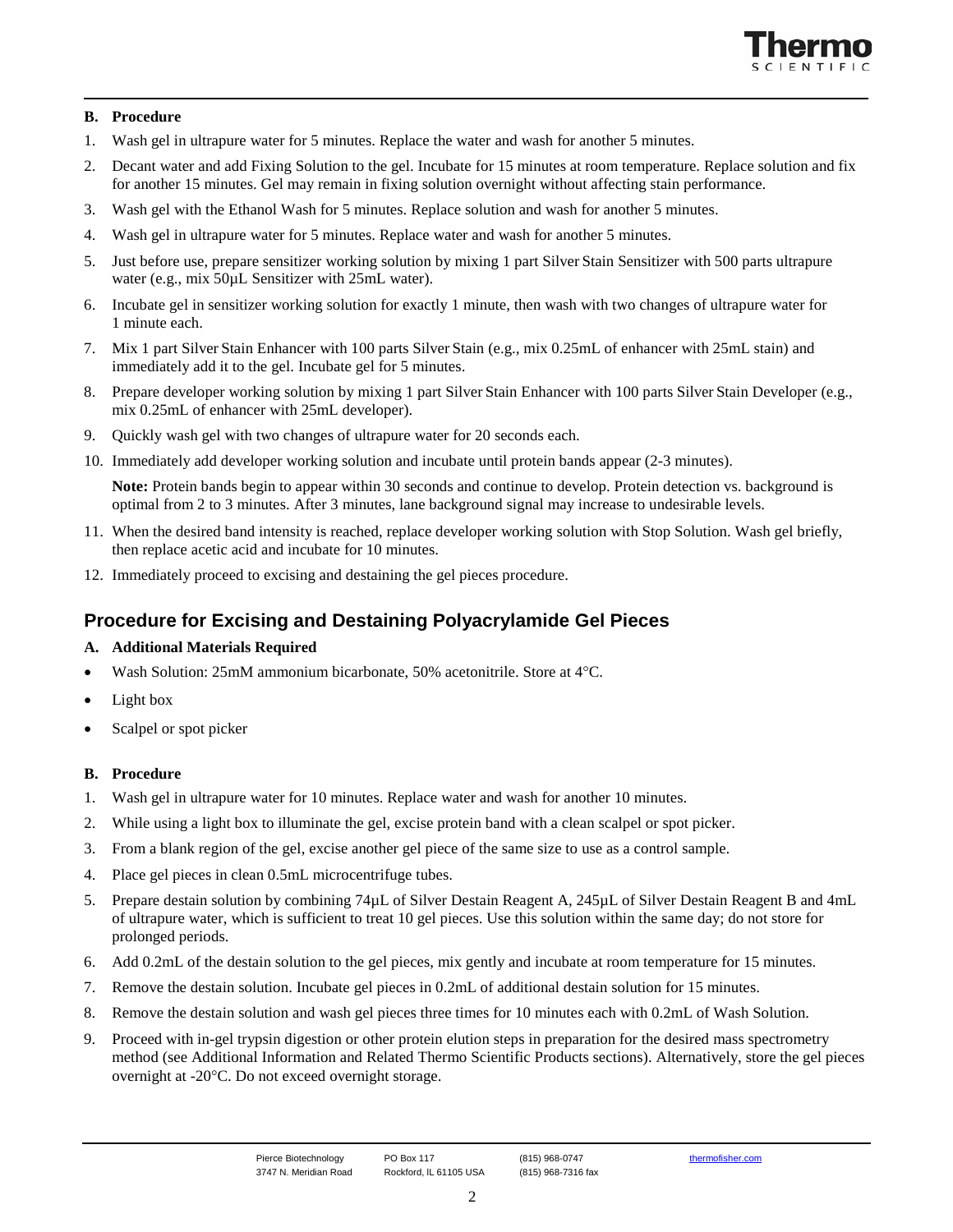

# **Troubleshooting**

| Problem                       | <b>Possible Cause</b>                                                      | <b>Solution</b>                                                                                                                                                                                         |  |
|-------------------------------|----------------------------------------------------------------------------|---------------------------------------------------------------------------------------------------------------------------------------------------------------------------------------------------------|--|
| Bands faint or<br>not visible | Insufficient development time                                              | Develop gel for $> 5$ minutes or add newly prepared<br>Developer Working Solution                                                                                                                       |  |
|                               | Minimal or no protein present in sample                                    | Check protein concentration in the original sample                                                                                                                                                      |  |
|                               | Improper solution preparation or skipped steps                             | Check solution preparation and follow procedure                                                                                                                                                         |  |
|                               | Excessive water wash before development step                               | Wash gel three times for 10 minutes each to<br>completely remove the previous solutions and redo<br>the staining procedure starting at step 2. Do not over<br>wash prior to incubation in the developer |  |
| High<br>background            | Stained gel was overdeveloped                                              | Reduce development time                                                                                                                                                                                 |  |
|                               | Washing step(s) was missed or poor quality<br>water was used               | Do not skip or reduce wash steps and use ultrapure<br>water                                                                                                                                             |  |
|                               | Contaminated equipment was used                                            | Use clean equipment rinsed with ultrapure water                                                                                                                                                         |  |
|                               | Impure chemical was used for gel preparation<br>or precast gel has expired | Use analytical grade chemicals or use precast gels<br>that have not expired                                                                                                                             |  |
|                               | Stop solution was not effective in halting<br>development of gel           | Prepare new 5% acetic acid and replace it twice in<br>the first minutes of incubation with the gel                                                                                                      |  |

# **Additional Information**

## **C. Preparing Samples for Mass Spectrometry**

After using the Silver Stain Kit, proteins can be recovered and processed by several methods for mass analysis. For in-gel trypsin digestion, with or without reduction and alkylation, use the Thermo Scientific In-Gel Tryptic Digest Kit (Product No. 89871). Consider following the recommendations of the core facility that will be performing the MS analysis.

## **D. Example Mass Spectrometry Results**

Several proteins were processed using the Pierce Silver Stain for Mass Spectrometry (Table 1). For each protein, 50ng was separated by gel electrophoresis and stained. Protein bands were excised and destained according to the protocol. Proteins were trypsinized and eluted using the In-Gel™ Tryptic Digest Kit (Product No. 89871) and then analyzed by MALDI/MS.

| were either untreated or reduced and alkylated before trypsinization. |                 |                  |                          |             |  |  |
|-----------------------------------------------------------------------|-----------------|------------------|--------------------------|-------------|--|--|
|                                                                       |                 | <b>Untreated</b> | <b>Reduced/Alkylated</b> |             |  |  |
| # of Peptides                                                         |                 |                  | # of Peptides            |             |  |  |
| Protein                                                               | <b>Observed</b> | $%$ Coverage*    | <b>Observed</b>          | % Coverage* |  |  |
| <b>BSA</b>                                                            | 63              |                  | 42                       | 56          |  |  |
| Ovalbumin                                                             | 40              | 13               | 47                       | 23          |  |  |
| Chymotrypsinogen A                                                    | 47              |                  | 33                       | 27          |  |  |
| Myoglobin                                                             | 32              | 19               | 24                       | 43          |  |  |

**Table 1.** MALDI/MS peptide fragment analysis of silver-stained proteins. Protein samples educed and alkylated before trypsinization.

\*The percent of protein sequence that was identified.

## **Related Products**

| 89871             | In-Gel Tryptic Digest Kit                                                                                     |
|-------------------|---------------------------------------------------------------------------------------------------------------|
| 87782             | Pierce <sup>TM</sup> C18 Tips, $10\mu L$ bed                                                                  |
| 24615             | Imperial™ Protein Stain, 1L, coomassie R-250 stain                                                            |
| <b>NW04120BOX</b> | <b>Bolt<sup>TM</sup></b> Bis-Tris Plus protein gels (see thermofisher.com/proteingels for a complete listing) |
| 24614             | <b>Pierce Silver Stain Rescue Reagent, 40mL, sufficient to reduce background on 50-100 mini gels</b>          |
| 26619             | PageRuler <sup>™</sup> Plus Prestained Protein Ladder, 10 to 250 kDa                                          |